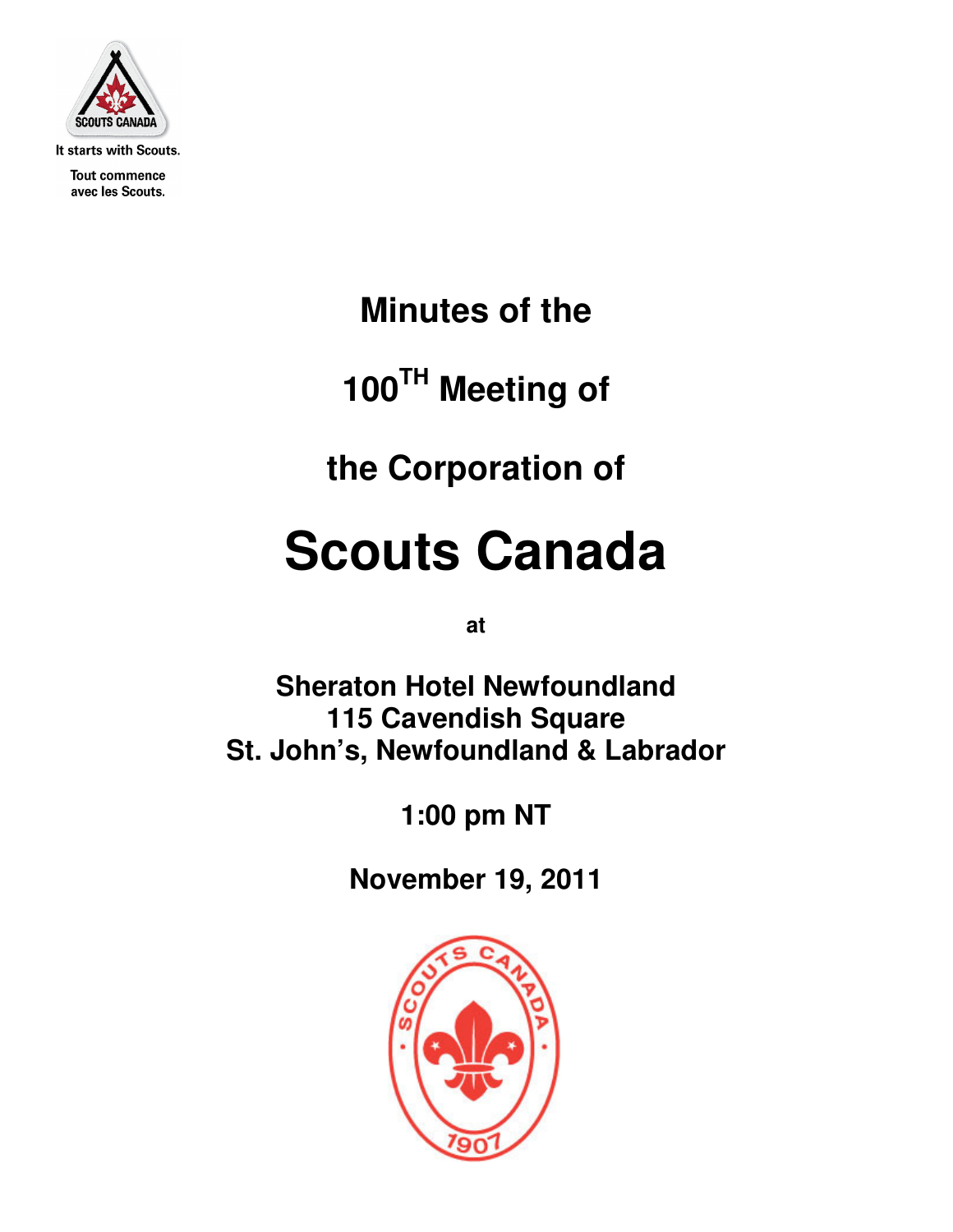# **MINUTES OF THE 100th MEETING OF THE CORPORATION OF SCOUTS CANADA**

## **NO. 1 WELCOME:**

Steve welcomed the members to the 100th meeting of the Corporation of Scouts Canada and called the meeting to order at 1:30pm NT. The AGM was broadcast live via the internet.

Steve introduced the head table; Jessica Page, Vice Chair of the Board – Strategic, Jon Himmens, Vice Chair of Finance and Jessica Page, Vice Chair of the Board – Strategic and Rob Stewart, who was sitting in for Janet Yale, Executive Commissioner and CEO of Scouts Canada,

The Chief Commissioner provided delegates with a brief overview of voting instructions prior to proceeding with the business of the meeting. The scrutineers were identified in the room.

#### **NO. 2 INVOCATION AND GONE HOME:**

Karl West presented the invocation. Scouts Canada recognized Scouters who have 'Gone Home' since the last meeting:

| David Hamilton                   | Past President of the National Capital Region and the Ontario<br>Council (1990's), council treasurer and active Camp Opemikon<br>volunteer. Scouter for 60 years and Silver Wolf recipient.                                                                                                                                                                          |
|----------------------------------|----------------------------------------------------------------------------------------------------------------------------------------------------------------------------------------------------------------------------------------------------------------------------------------------------------------------------------------------------------------------|
| David Pattie                     | Regional Executive Director with the Vancouver Island Region<br>(BCY) for 32 years and always had a big smile. He was one of<br>the best "cheerleaders" a volunteer could work with, enjoying<br>many summers working at the Council Camp.<br>Recipient of the Silver Maple Leaf awarded to members of the<br>Executive Staff who have served in excess of 25 years. |
| Dorothy Patricia (Patsy) Gemmill | Wife of John Gemmill, former World Scout Committee member,<br>long time Scouts Canada National Council and BC-Yukon<br>Council member                                                                                                                                                                                                                                |
| Joseph E Turner                  | Joe was recently honoured for 70 years involvement in Scouting,<br>including 25 years as Ontario Executive Director. Among other<br>accomplishments, he implemented the Trees For Canada<br>Program and received highest Scouting award from the<br>Governor-General of Canada.                                                                                      |
| Don Lavers                       | Former Council Executive Director for what was called the<br><b>National Capital Region</b>                                                                                                                                                                                                                                                                          |
| <b>Wendell Phinney</b>           | Honourary Member from Nova Scotia                                                                                                                                                                                                                                                                                                                                    |
| Major Hassanali Rasool           | Founding member of the 1st Ismaili Scouts Group in Canada.<br>(Burnaby, BC)                                                                                                                                                                                                                                                                                          |

## **A moment of silence followed.**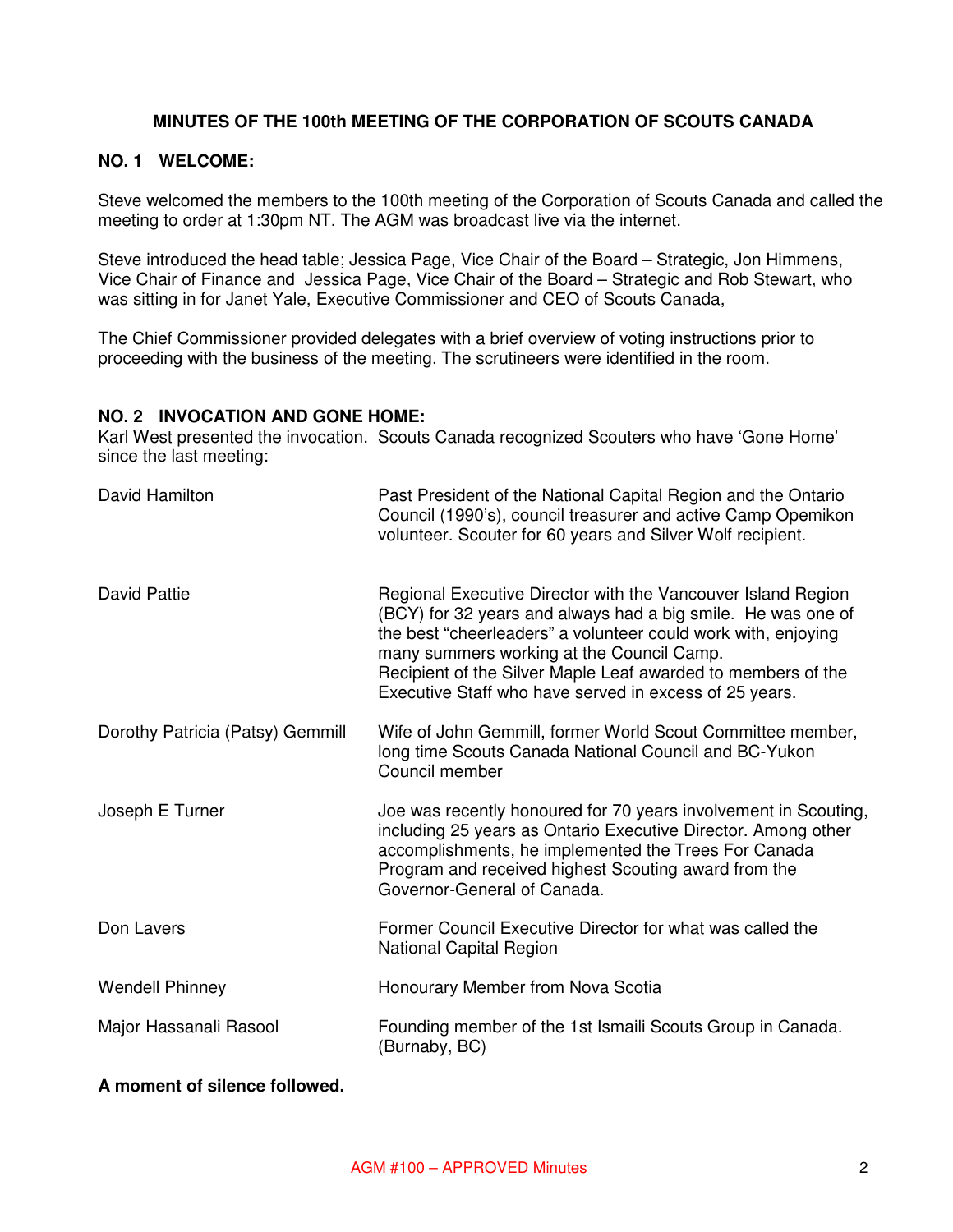# **NO. 3 SPECIAL CORRESPONDENCE AND REGRETS:**

Rob Stewart read regrets from Sean Naldrett, Derek Key, and John Estrella, Members of the Board of Governors.

# **NO. 4 APPROVAL OF THE MINUTES:**

Rob Stewart brought forward the previously circulated Minutes of the 99<sup>th</sup> Meeting for approval. Hearing no errors or omissions, the following Motion was made:

## **MOTION:**

**Moved that the Minutes of the 99th Meeting of the Corporation of Scouts Canada on November 20, 2010, as circulated following that meeting, be approved.** 

| <b>Moved: Rob Stewart</b> | Seconded: Kyle Tiney | <b>CARRIED</b> |
|---------------------------|----------------------|----------------|
|---------------------------|----------------------|----------------|

Steve Kent addressed the group and thanked everyone for their hard work and support for the Scouting Now Action Plan and Scouting Movement. Special thanks went to the Board of Governors, National Leadership Team and Senior Management Team for their commitment and to the rest of the volunteers and employees who have made it possible to reach to 100 000 young Canadians involved in Scouting. He also welcomed everyone to Newfoundland for the first time, as an Annual General Meeting has never taken place there before.

# **NO. 6 REPORT TO MEMBERS FROM THE CHIEF COMMISSIONER AND CHAIR OF THE BOARD:**

**MOTION:** 

**Moved that the Report of the Chief Commissioner and Chair of the Board to the Members be accepted.** 

**Moved: Larry Rivers Seconded: Dick Riewe CARRIED** 

# **NO. 6 REPORT OF THE NOMINATING COMMITTEE:**

Glenn Armstrong, Chair of the Nominating Committee, presented a brief overview of the Nominations Report (see attached).

#### **Chief Commissioner Reappointment**

Glenn Armstrong submitted for approval by the Voting Members, the Nominating Committee's recommendation for Chief Commissioner, which needs to go forward to The Patron Scout of Canada, His Excellency The Right Honourable David Johnston, Governor General of Canada

On behalf of the Nominating Committee, Glenn made the following Motion**;**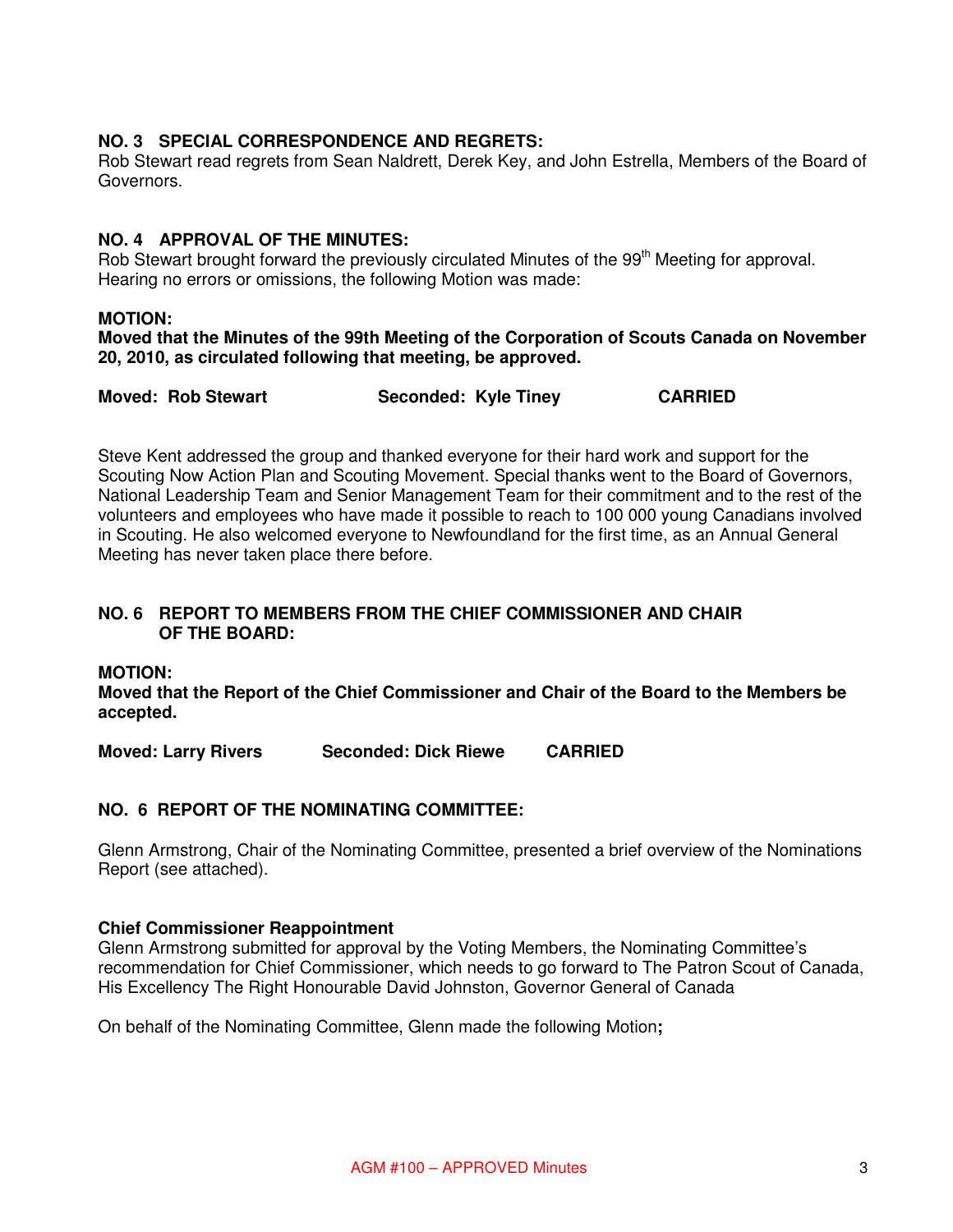# **MOTION:**

**That Scouts Canada makes recommendation to the Governor General for re-appointment as Chief Commissioner, Mr. Stephen (Steve) P. Kent of Mount Pearl, NL.** 

**Moved: Glenn Armstrong Seconded: Mike Jowett CARRIED** 

# **NO. 7 ELECTION OF OFFICERS AND MEMBERS**

Glenn Armstrong submitted for acceptance, by the Voting Members, that portion of the nominating Committee's report respecting the 18 members of the Board, the two Vice-Chairs, the 10 Honorary Officers with voting rights, and the 145 Honorary Members Non-Voting of the Scouts Canada Corporation.

On behalf of the Nominating Committee, Glenn made the following Motion,

# **MOTION:**

**The acceptance of that portion of the Nominating Committee's report respecting the 18 members of the Board, the two Vice-Chairs, the 10 Honorary Officers and the approximate 145 Honorary Members Non-Voting as circulated in the report:** 

**Moved: Glenn Armstrong Seconded: Neal Rice CARRIED** 

## **NO. 8 SELECTION OF NOMINATING COMMITTEE MEMBERS:**

The Chief Commissioner confirmed that all nominations received must be Voting Members of the Corporation. The top three candidates will be nominated and should include one youth.

The Chief Commissioner received the following nominations from the floor: Chris Pike, Newfoundland and Labrador Council (Adult), Charles Brenchley, Quebec Council (Youth) and Kaylee Galipeau, Northern Lights Council (Youth). All three candidates accepted there nominations and there was no need for ballots.

# **NO. 9 MOTIONS PRESENTED TO THE MEMBERS BY THE CHIEF COMMISSIONER ON BEHALF OF THE BOARD**

## **MOTION:**

**WHEREAS** the term of Council Voting Representatives as set out in By-Law No. 2 is a challenge as it relates to voting at the Annual General Meeting;

**AND** WHEREAS Policy 1014 relates to the Election of Voting Members;

**AND WHEREAS** the Board of Governors has approved the referral of a consequential By-Law amendment to a vote at the Annual General Meeting;

**AND WHEREAS** notice to the Voting Members of a motion for By-Law amendment at the Annual General Meeting is less than 30 days;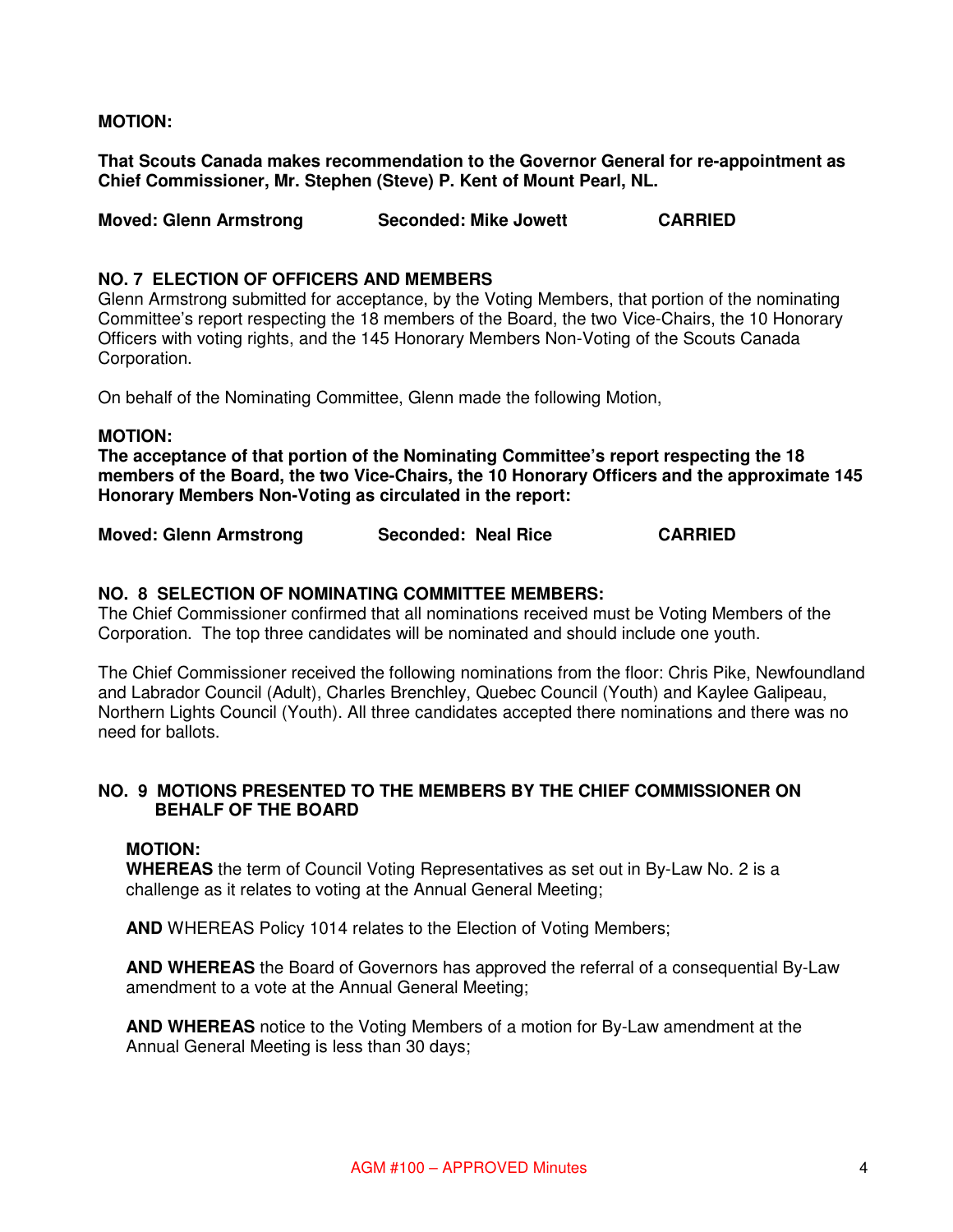## **NOW THEREFORE BE IT RESOLVED** that

- 1. the notice period be waived as permitted by Article III c. (3); and
- 2. the Scouts Canada By-Law be revised as follow:

Consequential Amendment of By-Law No. 2 Article II a. (5)

Voting Members, other than Council Voting Representatives, shall serve in such capacity for a one (1) year period commencing on the termination of the annual general meeting of Members immediately following their election or appointment, (or at which they are elected, in the case of members of the Board and Honorary Officers), and ending at the conclusion of the next succeeding annual general meeting of Members.

Council Voting Representatives shall serve in such capacity for a one (1) year period commencing on the date of their election and shall be deemed to be a Voting Member for all purposes of this By-Law during their tenure as a Council Voting Representative and are entitled to vote at such annual general meetings or special meetings of Members as shall occur during their tenure.

Where a Council Voting Representative is elected as a member of the Nominating Committee in accordance with this By-Law such person shall remain as a member of the Nominating Committee in like manner as a Voting Member while carrying out the duties of the Nominating Committee.

## **Note: the wording highlighted in yellow is the proposed amendment to the By-Law**

Steve introduced the background of the resolution, as part of the Action Plan Scouts Canada is focused on becoming a more inclusive and democratic organization, this resolution would help make the process of electing voting delegates better streamlined and open.

**Moved: Peter Ford Seconded: Andrew Bienhaus CARRIED** 

#### **NO. 10 ADOPTION OF AUDITORS REPORT AND FINANCIAL STATEMENTS:**

Jon Himmens, Vice-Chair, Finance introduces the auditor report and financial statements. Scouts Canada was audited by KPMG. The audit was reviewed by the Scouts Canada Audit Committee and the Board of Governors. The Board of Governors moved to approve the audit.

#### **MOTION:**

**Moved that the Auditor's Report for the Scouts Canada National Operation dated November 7, 2011 be accepted; and that the financial statements of the National Operation of Scouts Canada for the year ending August 31, 2011 be accepted.** 

**Moved: Jon Himmens Seconded: Michelle Cassel CARRIED** 

#### **NO. 11 APPOINTMENT OF AUDITORS FOR 2010/2011:**

Jon Himmens expressed his deep appreciation for our auditors, KPMG for their continued support over the past Scouting year.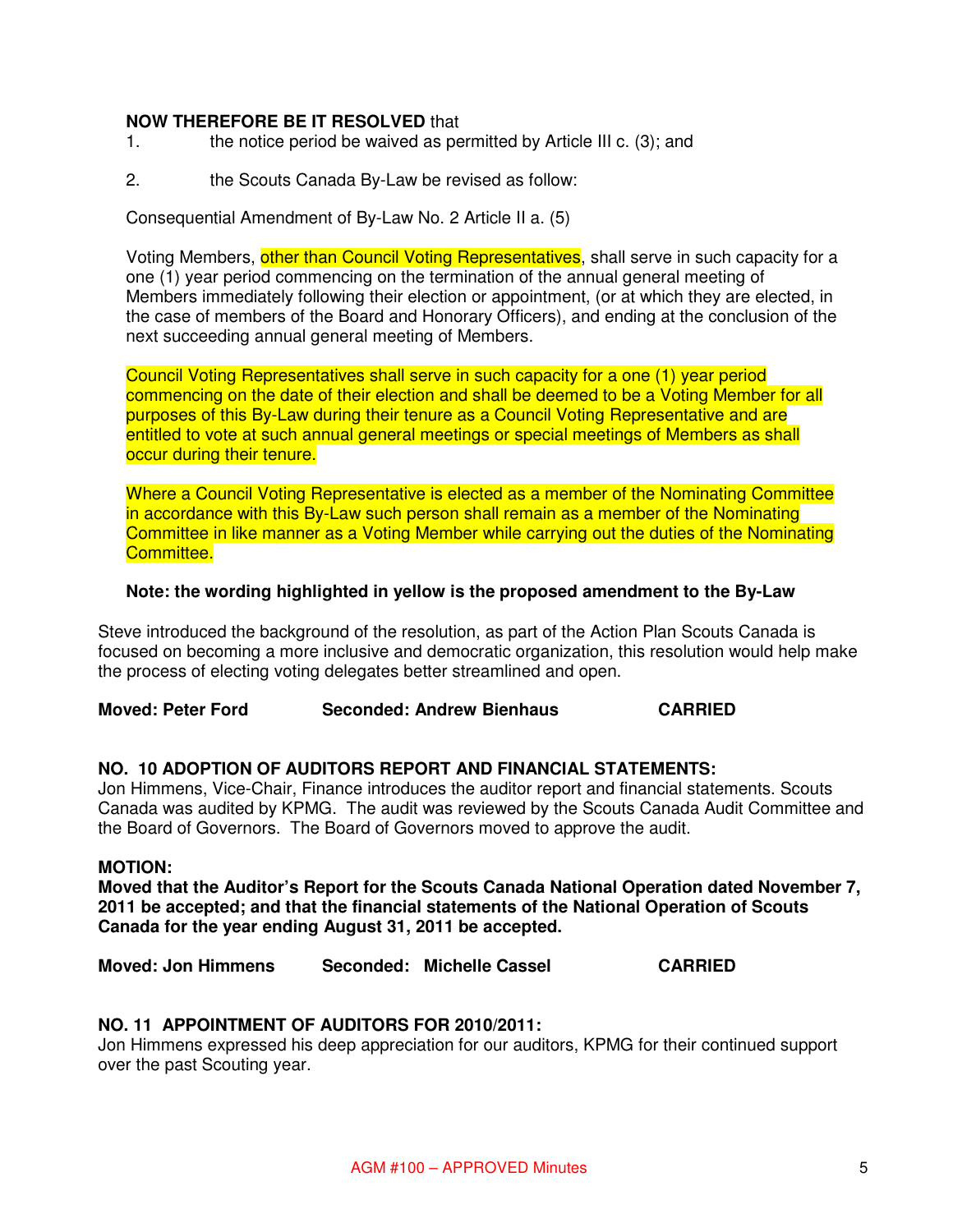## **MOTION:**

**Moved that the firm of KPMG be appointed as Auditors for the National Operation for the year ending August 31, 2012.** 

**Moved: Jon Himmens Seconded: Herb Ripley CARRIED** 

## **NO. 12 ADOPTION OF THE 2010-2011ANNUAL REPORT:**

The Scouts Canada Annual Report is printed both official languages (English and French) and will be available on the website. It is a comprehensive overview of the last year and highlights the accomplishments of the work completed in the Scouting Now Action Report.

# **MOTION:**

**Moved that the Annual Report of the National Operation of Scouts Canada for the year ending August 31, 2011, be adopted.** 

**Moved: David Millie Seconded: Shirley Rivers CARRIED** 

# **NO. 13 TRIBUTE TO ADULT VOLUNTEERS:**

Andrew Price, Deputy National Commissioner – Volunteer Services, asked for the following Motion:

## **MOTION:**

**It gives me great pleasure to salute the tireless efforts and the outstanding dedication of volunteers who make our programs so successful. Volunteers have, and will continue to inspire young people to be thoughtful, contributing members of Canadian society. I move we sincerely recognize the contribution of all Scouts Canada volunteers.** 

| <b>CARRIED</b><br><b>Moved: Dick Riewe</b><br><b>Seconded: Cindy Mei</b> |  |
|--------------------------------------------------------------------------|--|
|--------------------------------------------------------------------------|--|

#### **NO. 14 APPRECIATION TO SPONSORS/PARTNERS:**

Dylan Reinhart, National Youth Commissioner, made the following Motion:

#### **MOTION:**

**On behalf of Scouts Canada, I would like to extend our sincere and grateful appreciation to all of our Sponsors/Partners across this great nation, who support and dedicate themselves to aiding us to fulfill our Mission to Canadian youth.**

**Moved: Phil Gazaleh Seconded: David Connelly CARRIED** 

## **NO. 15 OTHER BUSINESS**

## **(a) Special Guests:**

David Huestis, Ambassador to the WOSM and Past President of Scouts Canada, Senator Consiglio Di Nino, Honorary Voting Member and Former President of the Greater Toronto Region, Robert Nowlan, National Commissioner for Association des Scouts du Canada, Wayne McMillan of the Canadian Fellowship of BP Guilds and Stephen Peck of The Scout Association, UK.